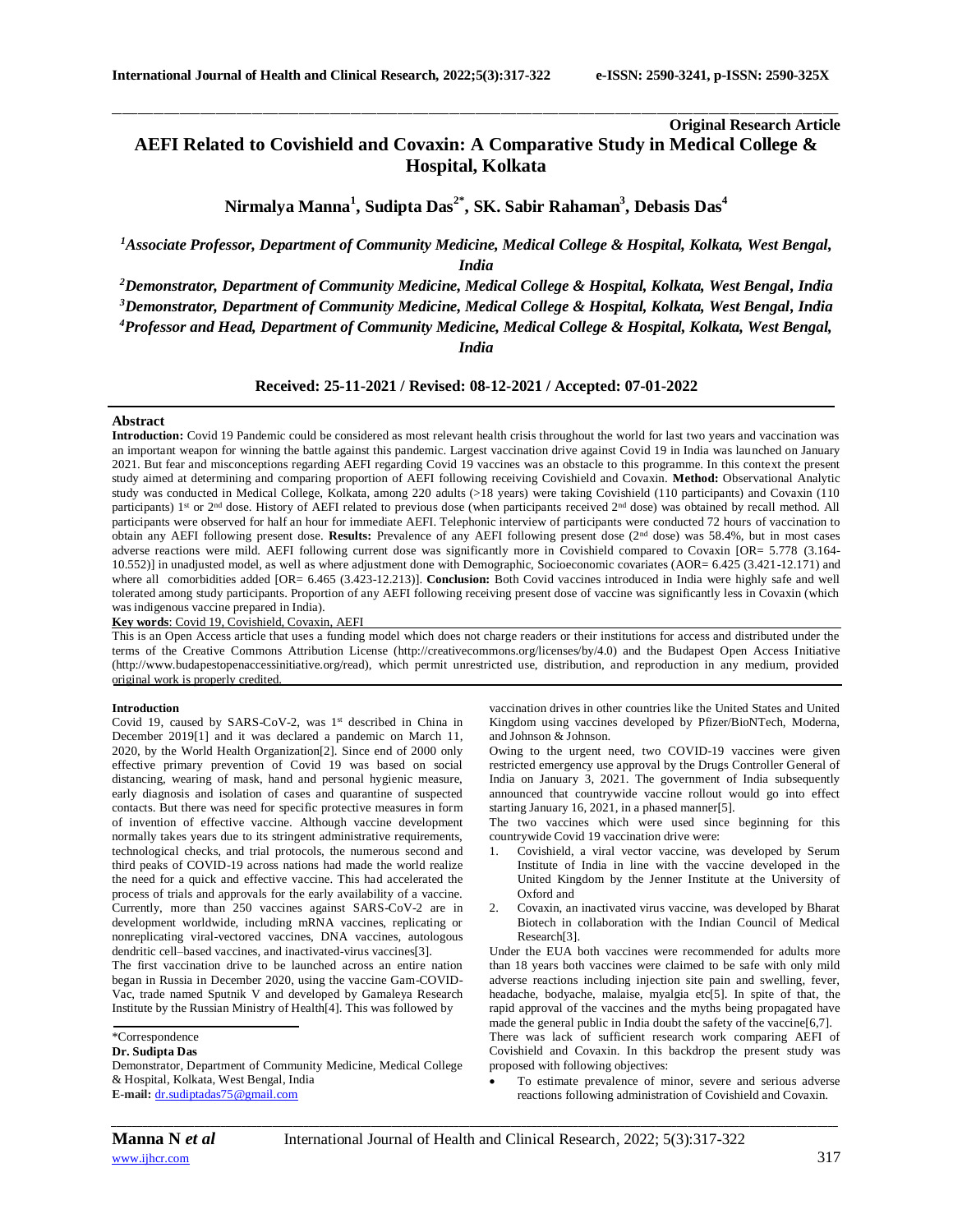To compare AEFI associated with Covishield and Covaxin.

# **Methodology**

**Study Type** Observational epidemiological study.

### **Study Design**

Analytic Cross-sectional study.

# **Study Setting**

Covid Vaccination Centre, Medical College Kolkata.

## **Study Period**

- 3 months (October, 2021- January,2021)
- i. Preparatory period: 1 month.
- ii. Data collection & compilation: 2 month.
- iii. Data analysis& Report writing: 1 month.

# **Study Population**

All adults (>18 years) were taking covid vaccination (Covishield/Covaxin) 1st or 2nd dose from Covid Vaccination Centre, Medical College Kolkata in study period.

#### **Exclusion Criteria**

a. Subjects not willing to participate in the study.

# **Sampling Technique**

All adults (>18 years) were taking covid vaccination (Covishield/Covaxin)  $1<sup>st</sup>$  or  $2<sup>nd</sup>$  dose from Covid Vaccination Centre, Medical College Kolkata in time period between October 2021 to December 2021 were included in the study until desired sample size was reached, thus convenient sampling was done.

#### **Sample Size**

In a multicenter study carried out in northern and eastern India individuals who received the first dose of the Covishield vaccine were followed up for 7 days it was found that over all prevalence of AEFI was 42% [8] which was considered as P1.

In a double-blind, multicenter, randomized, controlled phase 1 trial Maximum Prevalence of AEFI related to BBV 152 (Covaxin) was found to be 21% [9] which was considered as P2

Assuming 95% confidence interval and 80% power sample size in each arm (Those who received Covishield and those who received Covaxin) was 73 by following formula.

(Zα+Zβ)<sup>2</sup> (P1Q1+P2Q2)

Sample size in each arm  $=$  ----- $(P1-P2)^2$ 

Where P1= 42%, Q1= 100-P1; P2 = 21%, Q2 = 100-P2; Z $\alpha$  = 1.96;  $ZB = 0.84$ 

Assuming nonresponse rate 50% Total sample size was each arm was 110.

#### **Study Technique**

**S**tudy participants was informed about the nature and purpose of study and after ensuring autonomy and confidentiality of study participants informed consent was taken.

After obtaining required permissions and consent from the participants, participants was screened by a questionnaire related to their basic demographic and socioeconomic information presence of any co- morbidity (only co-morbidities reported by participants or elicited by medical records, documents or reports was considered). All participants was observed for 30 minute after vaccination in covid vaccination center. They were monitored for development of any adverse reaction in this time. A telephonic interview of all study participants was done 72 hours after immunization to elicit any mild, severe or serious adverse reaction following immunization.

## **Study Tool**

\_\_\_\_\_\_\_\_\_\_\_\_\_\_\_\_\_\_\_\_\_\_\_\_\_\_\_\_\_\_\_\_\_\_\_\_\_\_\_\_\_\_\_\_\_\_\_\_\_\_\_\_\_\_\_\_\_\_\_\_\_\_\_\_\_\_\_\_\_\_\_\_\_\_\_\_\_\_\_\_\_\_\_\_\_\_\_\_\_\_\_\_\_\_\_\_\_\_\_\_\_\_\_\_\_\_\_\_\_\_\_\_\_\_\_\_\_\_\_\_\_\_\_\_\_\_\_\_\_\_\_\_\_\_\_\_\_\_\_\_

i. A pre-designed data collection form.

#### **Study variables**

- A. **Outcome variables**: Adverse events following immunization by Covishield / Covaxin:
- AEFI can be classified as
- a) **Minor Vaccine reaction**: Mild local pain, swelling and redness not affecting day to day activity. Fever <102 degree F. Mild Systemic reaction including headache, body ache, malaise, irritability etc. not hampering day to day activity.
- b) **Serious Vaccine reaction**: AEFI resulting in any of the below:
- death,
- persistent or significant disability/incapacity,
- requiring hospitalization,
- clustering of AEFI cases in community,
- raising community concern.
- c) **Severe Vaccine reaction**: AEFI does not fulfill the criteria of serious vaccine reaction but causing severe reactions which is sufficient to hamper day to day activity like
- Severe local pain, swelling and redness affecting day to day activity
- Fever ≥102 degree F
- Severe systemic reaction including headache, body ache, malaise, irritability etc. hampering day to day activity.
- Anaphylaxis, fainting, unconsciousness, severe allergic reaction following immunization
- Other severe systematic reaction including excessive internal or external bleeding

# B. **Independent Variables**

- I. Socio-Demographic characters:
- i. Age and gender
- ii. Level of Education
- iii. Monthly Income
- iv. Marital status (Married/ Unmarried/ Widowed/ Divorced)
- v. Socio economic status as per BG Prasad scale
- II. Existing Co-morbidities related to:
- i. Cardiovascular system
- ii. Respiratory system
- iii. Nervous system
- iv. Hepatic and GI System v. Endocrine system
- vi. Hematological diseases
- vii. Renal diseases
- viii. Malignancies
- ix. Autoimmune diseases
- x. HIV/AIDS and other immunosuppressive diseases

#### **Plan for data analysis**

Data available will be compiled into SPSS software. Descriptive measures will be reported to characterize study participants in terms of frequencies, percentages for categorical variables. Mean, median and standard deviation will be used to describe the continuous variables. Prevalence of Minor, Serious and Severe vaccine reactions will be estimated separately for Covishield and Covaxin and they will be compared. Association of AEFI with different socio-demographic variables and presence of co-morbidities will be determined.

#### **Ethical Consideration**

For the purpose of study no interventions will be undertaken on the subjects. Informed consent will be taken from the participants. In all steps of the study, anonymity and confidentiality will be maintained and participants will be demarcated by serial numbers. Only participants themselves will know their serial numbers, neither the investigators nor other participants will know that.

Source of Funding: Self-funded by the investigators.

Conflict of Interest: None declared by the investigators.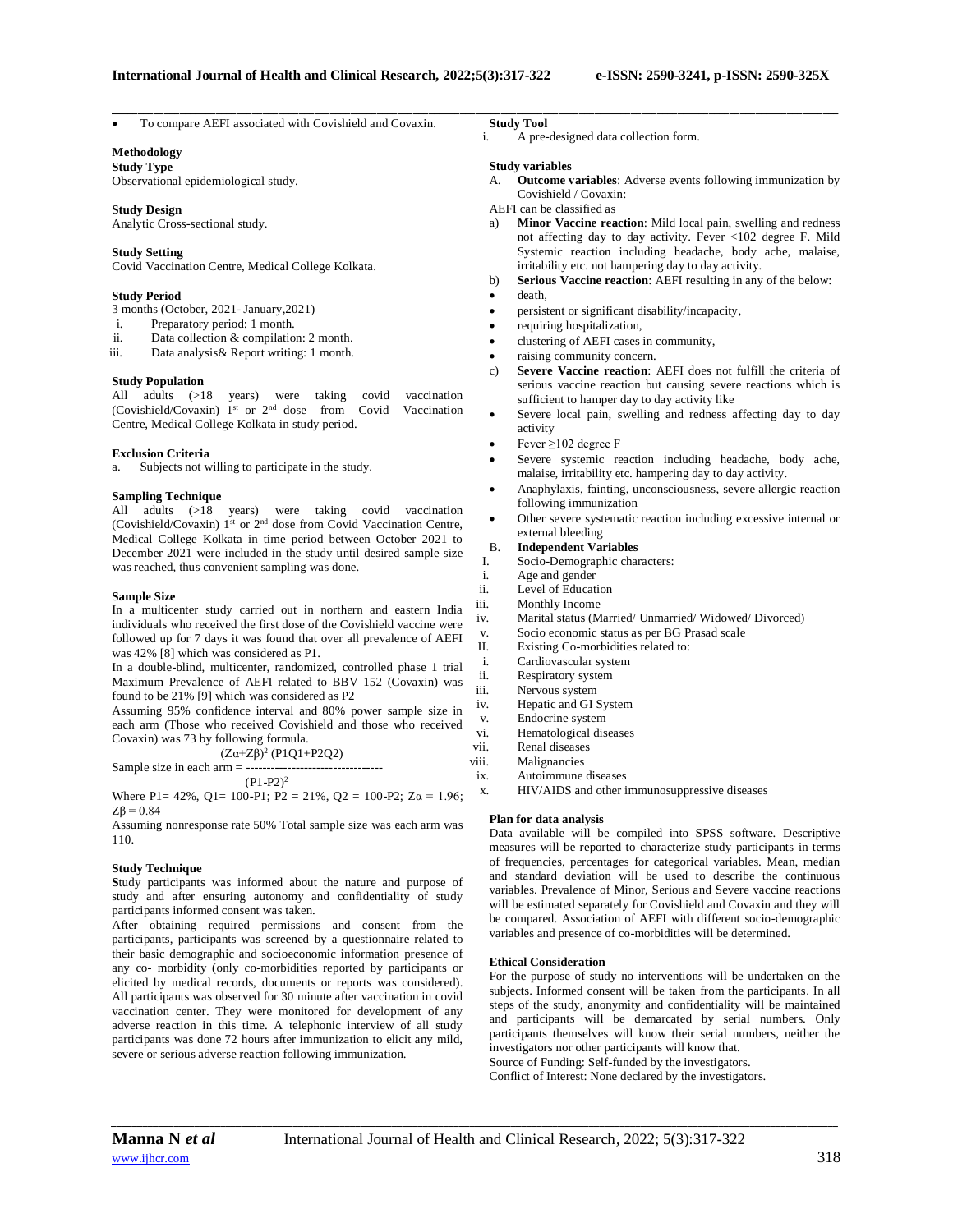| <b>Variable</b>                                    | Table 1: Distribution of Study Participants according to their demographic and Socio-economic characteristics:<br>Number (%) |                          |              |
|----------------------------------------------------|------------------------------------------------------------------------------------------------------------------------------|--------------------------|--------------|
|                                                    | <b>Receiving Covishield</b>                                                                                                  | <b>Receiving Covaxin</b> | <b>Total</b> |
|                                                    | $n=110(%)$                                                                                                                   | $n=110(%)$               | $n=220(%)$   |
| <b>Age Group</b>                                   |                                                                                                                              |                          |              |
| 18-44 year                                         | 82 (74.5)                                                                                                                    | 86 (78.2)                | 168 (76.4)   |
| 45-59 year                                         | 19(17.3)                                                                                                                     | 21(19.1)                 | 40(18.2)     |
| 60 year and above                                  | 9(8.2)                                                                                                                       | 3(2.7)                   | 12(5.4)      |
| <b>Sex</b>                                         |                                                                                                                              |                          |              |
| Male                                               | 63 (57.3)                                                                                                                    | 72(65.5)                 | 135(61.4)    |
| Female                                             | 47 (42.7)                                                                                                                    | 38 (34.5)                | 85 (38.6)    |
| <b>Marital Status</b>                              |                                                                                                                              |                          |              |
| <b>Currently Married</b>                           | 88 (80)                                                                                                                      | 79 (71.8)                | 167 (75.9)   |
| Unmarried                                          | 19(17.3)                                                                                                                     | 31(28.2)                 | 50(22.7)     |
| Widow/Separated/Divorced                           | 3(2.7)                                                                                                                       | 0(0)                     | 3(1.4)       |
| <b>Education</b>                                   |                                                                                                                              |                          |              |
| Illiterate                                         | 6(5.5)                                                                                                                       | 9(8.2)                   | 15(6.8)      |
| Literate (non formal)                              | 0(0)                                                                                                                         | 3(2.7)                   | 3(1.4)       |
| Upto Primary (Class I-IV)                          | 15(13.6)                                                                                                                     | 9(8.2)                   | 24 (10.9)    |
| Upto Middle (Class V-VIII)                         | 35(31.7)                                                                                                                     | 27(24.5)                 | 62(28.2)     |
| Upto secondary and higher secondary (Class IX-XII) |                                                                                                                              |                          |              |
| Graduate                                           | 29(26.4)                                                                                                                     | 37(33.7)                 | 66 (30)      |
| Post Graduate and above                            | 19(17.3)                                                                                                                     | 23(20.9)                 | 42(19.1)     |
| Occupation                                         | 6(5.5)                                                                                                                       | 2(1.8)                   | 8(3.6)       |
| Unemployed                                         |                                                                                                                              |                          |              |
| Homemaker                                          | 2(1.8)                                                                                                                       | 0(0)                     | 2(0.9)       |
| <b>Unskilled Worker</b>                            | 29(26.4)                                                                                                                     | 27(24.6)                 | 56(25.5)     |
| Semiskilled Worker                                 | 17(15.5)                                                                                                                     | 15(13.6)                 | 32(14.5)     |
| <b>Skilled Worker</b>                              | 18(16.3)                                                                                                                     | 9(8.2)                   | 27(12.3)     |
| Clerk/Shop-Owner                                   | 4(3.6)                                                                                                                       | 1(0.9)                   | 5(2.3)       |
| Professional                                       | 30(27.3)                                                                                                                     | 45 (40.9)                | 75 (34)      |
| Student                                            | 2(1.8)                                                                                                                       | 0(0)                     | 2(0.9)       |
| Retired                                            | 7(6.4)                                                                                                                       | 13(11.8)                 | 20(9.1)      |
| Social Class [Modified BG Prasad Scale (2021)]     | 1(0.9)                                                                                                                       | 0(0)                     | 1(0.5)       |
| Social Class I (Rs.-Rs.)                           |                                                                                                                              |                          |              |
| Social class II (Rs.2786-5570)                     |                                                                                                                              |                          |              |
| Social class III (Rs.1671-2785)                    | 19(17.3)                                                                                                                     | 13(11.8)                 | 32(14.5)     |
| Social class IV (Rs.836-1670)                      | 25(22.7)                                                                                                                     | 26(23.6)                 | 51(23.2)     |
| Social class V $(Rs. < 836)$                       | 29(26.4)                                                                                                                     | 32(29.1)                 | 61(27.7)     |
|                                                    | 24 (21.8)                                                                                                                    | 32(29.1)                 | 56(25.5)     |
|                                                    | 13(11.8)                                                                                                                     | 7(6.4)                   | 20(9.1)      |

#### \_\_\_\_\_\_\_\_\_\_\_\_\_\_\_\_\_\_\_\_\_\_\_\_\_\_\_\_\_\_\_\_\_\_\_\_\_\_\_\_\_\_\_\_\_\_\_\_\_\_\_\_\_\_\_\_\_\_\_\_\_\_\_\_\_\_\_\_\_\_\_\_\_\_\_\_\_\_\_\_\_\_\_\_\_\_\_\_\_\_\_\_\_\_\_\_\_\_\_\_\_\_\_\_\_\_\_\_\_\_\_\_\_\_\_\_\_\_\_\_\_\_\_\_\_\_\_\_\_\_\_\_\_\_\_\_\_\_\_\_ **Results**

Table 1 reveals that most of study participants (76.4%) belonged to 18–44 year age group and larger portion of participants (61.4%) were male.75.9% study participants were married. As per education of study participants was concerned greater portion (30%) were educated upto secondary and higher secondary level followed by 28.2% were educated upto V to VIII level. Occupation wise larger portion of study participants (34%) were clerk/office worker/shop owner/small business owner followed by homemaker (25.5%) and unskilled worker (14.5%). According to Modified B.G. Prasad scale 2021 27.7% study participants belonged to Social class III followed by 25.5% belonged to social class IV and 23.2% belonged to social class II.

|  |  | Table 2: Distribution of Study Participants according to Presence of Comorbidities |
|--|--|------------------------------------------------------------------------------------|
|  |  |                                                                                    |

| <b>Morbidity</b>                              | Number $(\% )$              |                          |              |
|-----------------------------------------------|-----------------------------|--------------------------|--------------|
|                                               | <b>Receiving Covishield</b> | <b>Receiving Covaxin</b> | <b>Total</b> |
|                                               | $n=110(%)$                  | $n=110(%)$               | $n=220(%)$   |
| Cardiovascular system                         | 9(8.2)                      | 5(4.5)                   | 14(6.4)      |
| ii.<br>Respiratory system                     | 0(0)                        | 4(3.6)                   | 4(1.8)       |
| iii.<br>Hepatic and GI System                 | 2(1.8)                      | 2(1.8)                   | 4(1.8)       |
| iv.<br>Hematological diseases                 | 1(0.9)                      | 1(0.9)                   | 2(0.9)       |
| Endocrine disease<br>V.                       | 3(2.7)                      | 5(4.5)                   | 8(3.6)       |
| Autoimmune diseases<br>Vİ.                    | 1(0.9)                      | 0(0)                     | 1(0.5)       |
| HIV/AIDS and other immunosuppressive diseases | 1(0.9)                      | 0(0)                     | 1(0.5)       |
| viii.<br><b>Other Comorbidities</b>           | 6(5.5)                      | 0(0)                     | 6(2.7)       |
| Total persons having morbidity                | 20(18.2)                    | 14 (12.7)                | 34(15.5)     |

Table 2 revealed that 15.5% of all study subjects had history of pre-existing comorbidities. 6.4% study subjects had co-morbidity related to Cardiovascular system followed by 3.6% had co-morbidity related to endocrine system. 1.8% study participants gave history related to comorbidity of respiratory system and GI system each.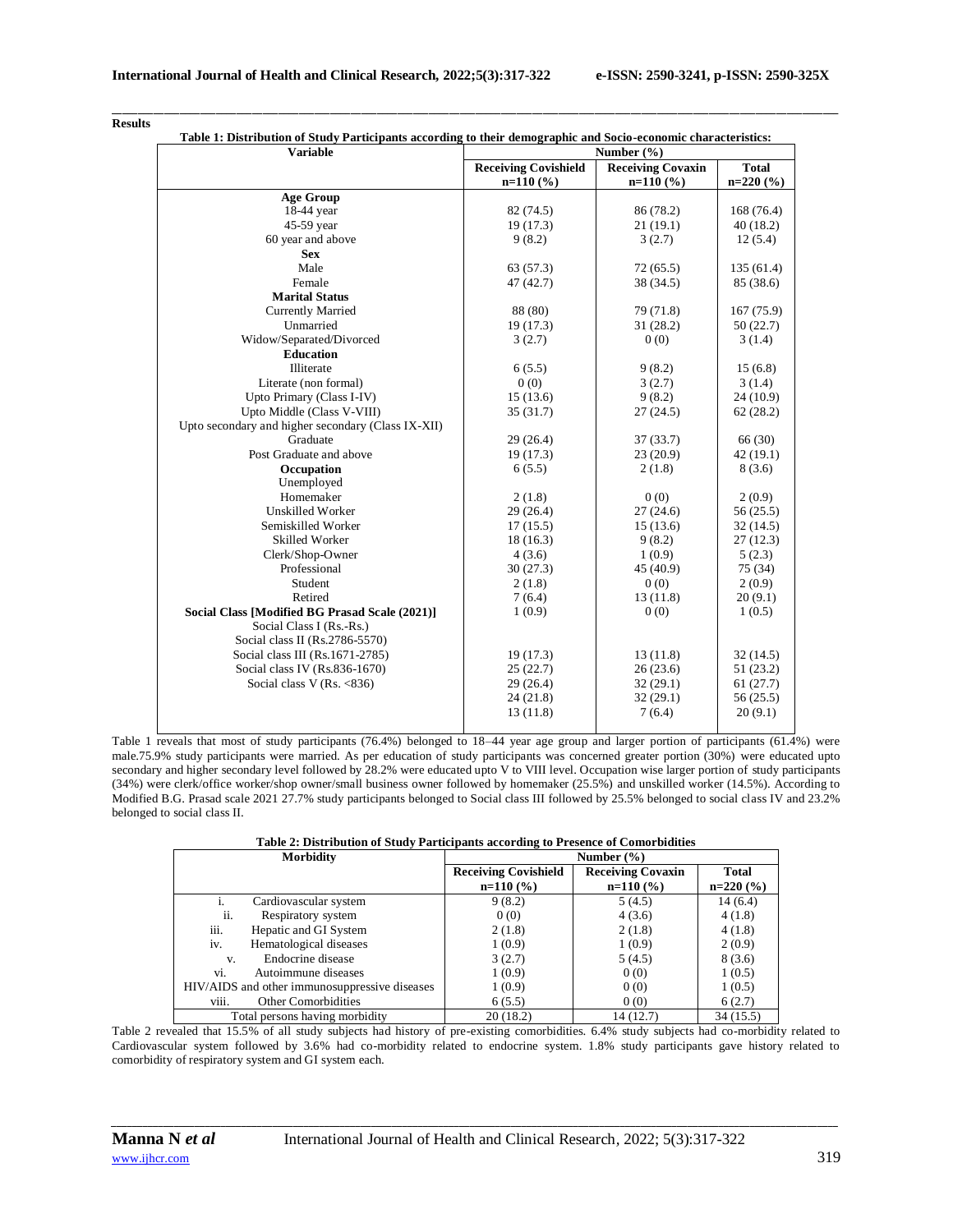\_\_\_\_\_\_\_\_\_\_\_\_\_\_\_\_\_\_\_\_\_\_\_\_\_\_\_\_\_\_\_\_\_\_\_\_\_\_\_\_\_\_\_\_\_\_\_\_\_\_\_\_\_\_\_\_\_\_\_\_\_\_\_\_\_\_\_\_\_\_\_\_\_\_\_\_\_\_\_\_\_\_\_\_\_\_\_\_\_\_\_\_\_\_\_\_\_\_\_\_\_\_\_\_\_\_\_\_\_\_\_\_\_\_\_\_\_\_\_\_\_\_\_\_\_\_\_\_\_\_\_\_\_\_\_\_\_\_\_\_ **Table 3: Distribution of Study Participants according to receiving current dose order (1st or 2nd dose) of Covid Vaccine**

| Dose Order           | Number $(\frac{6}{6})$                                  |             |            |
|----------------------|---------------------------------------------------------|-------------|------------|
|                      | <b>Receiving Covishield</b><br><b>Receiving Covaxin</b> |             | Total      |
|                      | $n=110(%)$                                              | $n=110(96)$ | $n=220(%)$ |
| Receiving $1st$ Dose | 17(15.5)                                                | 6 (5.5)     | 23(10.5)   |
| Receiving $2nd$ Dose | 93 (84.5)                                               | 104 (94.5)  | 197 (89.5) |

Table 3 reveals that most of the study participants (89.5%) received second dose as their current dose of covid vaccine.

#### **Table 4: Distribution and comparison of study participants according to occurrence of AEFI among those receiving covishield and those receiving covaxin:**

| <b>AEFI</b>                                                     | Number $(\% )$              |                          |              | Chi-square      |
|-----------------------------------------------------------------|-----------------------------|--------------------------|--------------|-----------------|
|                                                                 | <b>Receiving Covishield</b> | <b>Receiving Covaxin</b> | <b>Total</b> | value (P value) |
| AEFI in Previous dose (1 <sup>st</sup> dose) [When current dose | 45 (48.4%)                  | 41 (39.4%)               | 86 (43.7%)   | 1.604(0.205)    |
| of vaccine is $2nd$ dose] :                                     | $[n=93]$                    | $[n=104]$                | $[n=197]$    |                 |
| Prevalence of different types of AEFI in previous               |                             |                          |              |                 |
| dose (1 <sup>st</sup> dose) [Multiple Response taken]           |                             |                          |              |                 |
| Mild local pain, swelling and redness not affecting day         | 31 (33.3%)                  | 25 (24.0%)               | 56 (28.4%)   | 2.196 (0.334)   |
| to day activity :                                               | $[n=93]$                    | $[n=104]$                | $[n=197]$    |                 |
| Fever $(<102^0F)$ :                                             | 20 (21.5%)                  | 11 (10.6%)               | 31 (15.7%)   | 4.494 (0.106)   |
|                                                                 | $[n=93]$                    | $[n=104]$                | $[n=197]$    |                 |
| Mild Systemic reaction including headache, body ache,           | 9(9.7%)                     | $16(15.4\%)$             | 25 (12.7%)   | 5.373 (0.068)   |
| malaise, irritability etc. not hampering day to day             | $[n=93]$                    | $[n=104]$                | $[n=197]$    |                 |
| activity:                                                       |                             |                          |              |                 |
| <b>AEFI</b> in Current dose (1 <sup>st</sup> dose):             | 15 (88.8%)                  | $3(50.0\%)$              | 18 (78.3%)   | 3.811(0.051)    |
|                                                                 | $[n=17]$                    | $[n=6]$                  | $[n=23]$     |                 |
| Prevalence of different types of AEFI in current dose           |                             |                          |              |                 |
| (1 <sup>st</sup> dose) [Multiple Response taken]                |                             |                          |              |                 |
| Mild local pain, swelling and redness not affecting day         | 13 (76.5%)                  | $3(50.0\%)$              | $16(69.6\%)$ | 4.135(0.127)    |
| to day activity                                                 | $[n=17]$                    | $[n=6]$                  | $[n=23]$     |                 |
| Fever $(<102^{\circ}F)$                                         | 7(41.2%)                    | $0 (0.0\%)$              | $7(30.4\%)$  | 5.461 (0.065)   |
|                                                                 | $[n=17]$                    | $[n=6]$                  | $[n=23]$     |                 |
| Mild Systemic reaction including headache, body ache,           | 7(41.2%)                    | $0(0.0\%)$               | $7(30.4\%)$  | 5.461 (0.065)   |
| malaise, irritability etc. not hampering day to day             | $[n=17]$                    | $[n=6]$                  | $[n=23]$     |                 |
| activity.                                                       |                             |                          |              |                 |
|                                                                 | $1(5.9\%)$                  | $0(0.0\%)$               | $1(4.3\%)$   | 3.963 (0.138)   |
| Fever $(>102$ <sup>0</sup> F)                                   | $[n=17]$                    | $[n=6]$                  | $[n=23]$     |                 |
| AEFI in Current dose (2 <sup>nd</sup> dose):                    | 73 (78.5%)                  | 42 (40.4%)               | 115          | 29.346 (0.000)* |
|                                                                 | $[n=93]$                    | $[n=104]$                | $(58.4\%)$   |                 |
|                                                                 |                             |                          | $[n=197]$    |                 |
| Prevalence of different types of AEFI in current dose           |                             |                          |              |                 |
| $(2nd dose)$ [Multiple Response taken]                          |                             |                          |              |                 |
| Mild local pain, swelling and redness not affecting day         | 64 (68.8%)                  | 33 (31.7%)               | 97 (49.2%)   | 30.902 (0.000)* |
| to day activity                                                 | $[n=93]$                    | $[n=104]$                | $[n=197]$    |                 |
| Fever $(<102^{\circ}F)$                                         | 18 (19.4%)                  | 14 (13.5%)               | 32 (16.2%)   | 30.276 (0.000)* |
|                                                                 | $[n=93]$                    | $[n=104]$                | $[n=197]$    |                 |
| Mild Systemic reaction including headache, body ache,           |                             |                          |              |                 |
| malaise, irritability etc. not hampering day to day             | 24 (25.8%)                  | 23 (22.1%)               | 47 (23.9%)   | 34.261 (0.000)* |
| activity.                                                       | $[n=93]$                    | $[n=104]$                | $[n=197]$    |                 |

\*Significant at 95% confidence limit, \*\*Significant at 99% confidence limit

Table 4 revealed that 43.7% participants gave the history of AEFI following their previous dose  $(1<sup>st</sup>$  dose). 73.8% participants reported adverse reaction during telephonic interview following present dose (1st dose) and 58.4% participants reported AEFI during telephonic interview 72 hour following present dose which is 2nd dose. In almost all cases adverse reactions were mild and self-limiting. Only one 25 year old female participant reported severe adverse reaction (Fever  $>102$ <sup>0</sup> F lasting for  $>48$  hour) following receiving covishield current dose which was her 1<sup>st</sup> dose.

As per comparison of AEFI following both covid vaccine were concerned, in all cases proportion of AEFI was more in Covishield than Covaxin. This difference was statistically significant among those participants who received 2nd dose of Covid vaccine as their present dose (Chi-Square value =  $29.346$ , p value <0.01)

**Table 5: Effect of type of vaccine on occurrence of adverse reaction following present dose:**

| Variable                     |                    | <b>Occurrence of AEFI</b> |                     |
|------------------------------|--------------------|---------------------------|---------------------|
|                              | Unadjusted         | Model 1                   | <b>Model 2</b>      |
|                              | <b>OR (95% CI)</b> | <b>AOR (95% CI)</b>       | <b>AOR (95% CI)</b> |
| <b>Type of Vaccine taken</b> |                    |                           |                     |
| Covaxin                      | 5.778**            | $6.452**$                 | $6.465**$           |
| Covishield                   | $(3.164 - 10.552)$ | $(3.421 - 12.171)$        | $(3.423 - 12.213)$  |

*\_\_\_\_\_\_\_\_\_\_\_\_\_\_\_\_\_\_\_\_\_\_\_\_\_\_\_\_\_\_\_\_\_\_\_\_\_\_\_\_\_\_\_\_\_\_\_\_\_\_\_\_\_\_\_\_\_\_\_\_\_\_\_\_\_\_\_\_\_\_\_\_\_\_\_\_\_\_\_\_\_\_\_\_\_\_\_\_\_\_\_\_\_\_\_\_\_\_\_\_\_\_\_\_\_\_\_\_\_\_\_\_\_\_\_\_\_\_\_\_\_\_\_\_\_\_\_\_\_\_\_\_\_\_\_\_\_\_\_\_*

\*Significant at 95% confidence interval, \*\*Significant at 99% confidence interval

Model 1: Adjusted with demographic and socioeconomic variable Model 2: Model 1 + adjustment with presence of comorbidities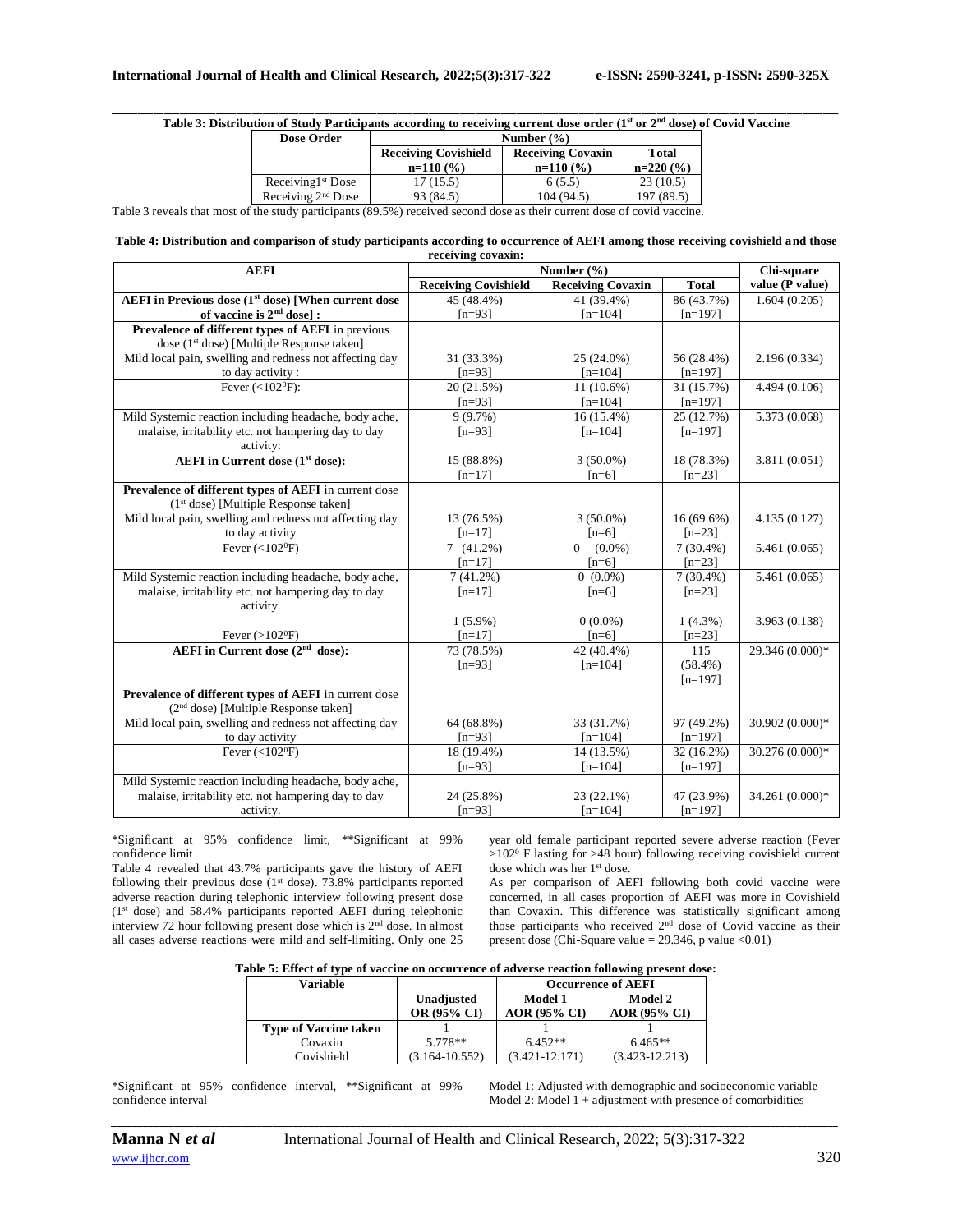Table 5 revealed that in present study AEFI following current dose was significantly more in participants taking Covishield compared to those who received Covaxin [OR= 5.778 (3.164-10.552)]. Finally, 2 logistic regression model were prepared to elicit effect of vaccine (Covishield and Covaxin) and other covariates on AEFI within 72 hours of receiving current dose.

Model 1: Effect of type of vaccine on AEFI was adjusted with Demographic, Socioeconomic covariates like age group, gender, marital status, education, occupation, social class and it was seen that in adjusted model also prevalence of prevalence of AEFI following present vaccine dose was significantly more among those received Covishield (AOR= 6.425 (3.421-12.171).

Model 2: In model 2 (which was final model) Covariates related to presence of existing co-morbidities were added with model 1. In this final model also AEFI following current dose was significantly more in participants taking Covishield compared to those who received Covaxin [OR= 6.465 (3.423-12.213)].

# **Discussion**

The main objective of present study was to estimate prevalence of minor, severe and serious adverse reactions following administration of Covishield and Covaxin and to compare AEFI associated with Covishield and Covaxin.

In present study most of the study participants received  $2<sup>nd</sup>$  dose of vaccine as present dose 88 (89.5%). In case of Covishield this proportion was 84.5% and for Covaxin this proportion was 94.5%. Only 5.5% participants received Covaxin and 15.5% received Covishield first dose as their current dose. Those participants who received 2<sup>nd</sup> dose of vaccine AEFI history related to their first dose was taken by recall method.

The present study revealed that both the vaccine were safe with very rare incidence of severe adverse reaction. In almost all cases adverse reactions were mild and self-limiting. Only one 25-year-old female participant reported severe adverse reaction (Fever  $>102^{\circ}$  F lasting for >48 hour) following receiving Covishield current dose which was her 1<sup>st</sup> dose for which she required medical attention. No participants require any hospitalization. During observation period of half an hour no participants reported any kind of adverse reaction including anaphylaxis.

78.3% of study participants report any adverse effect following covid vaccination of current dose when current dose was 1<sup>st</sup> dose. In case of Covishield this proportion was 88.8% and in case of Covaxin this proportion was 50%. But when participants who received 2nd dose as current dose recalled about their AEFI related to previous dose (1st dose) only 43.7% participants reported any AEFI, and this proportion was 48.4% in case of Covishield (recall period was 12 weeks) compared to 39.4% in case of Covaxin (recall period was 4 weeks).

In a study in Togo, where prevalence of adverse rection among health workers was assessed following giving 1<sup>st</sup> dose of Covishield, it was found that 71.6% study participants reported at least one adverse effect[10].

In present study most common adverse reaction following Covishield 1<sup>st</sup> dose was mild local pain, swelling and redness followed by fever <102<sup>0</sup>F. In case of Covishield 2nd dose also most common AEFI was mild local pain, swelling and redness, but 2nd most common AEFI was mild Systemic reaction including headache, body ache, malaise, irritability etc. Following receiving Covaxin (in both 1st and 2nd dose) most common adverse effect was mild local pain, swelling and redness followed by mild Systemic reaction including headache, body ache, malaise, irritability etc. In a multi-center safety study following Covishield vaccination it was found that myalgia and/or fatigue was the most common effect in 25.7%, followed by fever in 22.0% of individuals[8]. In double blind randomized phase 1 trail of Covaxin it was found that most common solicited adverse events were injection site pain (5%), headache (3%), fatigue (3%), fever (2%)[9], which was almost similar with our present study finding.

When the comparison of AEFI between Covishield and Covaxin was considered, in present study it was found that proportion all forms of AEFI was more following receiving present dose and this difference

\_\_\_\_\_\_\_\_\_\_\_\_\_\_\_\_\_\_\_\_\_\_\_\_\_\_\_\_\_\_\_\_\_\_\_\_\_\_\_\_\_\_\_\_\_\_\_\_\_\_\_\_\_\_\_\_\_\_\_\_\_\_\_\_\_\_\_\_\_\_\_\_\_\_\_\_\_\_\_\_\_\_\_\_\_\_\_\_\_\_\_\_\_\_\_\_\_\_\_\_\_\_\_\_\_\_\_\_\_\_\_\_\_\_\_\_\_\_\_\_\_\_\_\_\_\_\_\_\_\_\_\_\_\_\_\_\_\_\_\_ was statistically significant when present dose was 2<sup>nd</sup> dose. In an retrospective observational survey of adverse events following immunization comparing tolerability of Covishield and Covaxin vaccines, it was also found that proportion of AEFI was more following receiving Covishield compared to Covaxin[11]. In that study percentage of The AEFI experienced with Covishield vs Covaxin during 1st does was 92.45 % vs 77.27 % and with 2nd dose 86.79 % vs 72.72 % respectively[11].

Finally by multivariate logistic regression, it was established that in our present study proportion of any adverse reaction following current dose of covid vaccine was significantly more in case of Covishield compared to Covaxin and this statistical significance persisted even when adjusted with demographic, socio-economic covariates and presence of comorbidities.

#### **Limitation**

- 1. In our study most of the study participants (89.5%) received 2nd dose of Covid vaccine as their current dose. So for assessing proportion of AEFI following 1<sup>st</sup> dose of Covid vaccine, sample size may be inadequate.
- 2. Study participants who received 2nd dose of covid vaccine, history of AEFI of their previous dose of vaccine was collected by recall method and this recall period was 4-6 weeks for Covaxin and 12-16 weeks for Covishield. The difference between proportion of AEFI (mild and self-limiting AEFI) following taking 1<sup>st</sup> dose of Covid vaccine when it was present dose and receiving 1st dose of Covid vaccine when it was previous dose was might be due to recall bias.
- 3. Follow up period of study participants for developing AEFI following present dose of Covid vaccine was 72 hours which might be a short observation period.

# **Conclusion**

On 16 Jan 2021, Govt. of India initiated the world's largest vaccination program for COVID-19. Vaccination for COVID-19 is very crucial and necessary as vaccination has proved to prevent the disease or decrease severity and prevent mortality due to COVID-19[11]. But there was lots of fear, myths and misconception among general population regarding safety of Covid vaccines, which prohibit some of them from receiving vaccine[6,7]. The present study revealed that both Covid vaccines recommended in India under EUA, were highly safe, well tolerated with nil hospitalization and death following vaccination and very rare incidence of severe adverse reaction. When we compare mild adverse reaction of both vaccine following receiving present dose it was significantly less in Covaxin (inactivated virus vaccine, was developed by Bharat Biotech in collaboration with the Indian Council of Medical Research) compared to Covishield. But more research work is recommended with larger sample size and longer follow up period.

# **Reference**

- 1. Jhu N, Zhang D, Wang W, Li X, Yang B, Song J, et al. A Novel Corona Virus from Patients with Pneumonia in China, 2019. N Engl J. Med. 2020 Feb 20; 382(8):727-33. CrossRef, PubMed, GoogleScholar.
- 2. Agrawal S, Goel AD, Gupta N. Emerging prophylaxis strategies against COVID-19. *Monaldi Arch Chest Dis*. 2020;90(1). doi:10.4081/monaldi.2020.1289
- 3. Sharma O, Sultan AA, Ding H, Triggle CR. A review of the progress and challenges of developing a vaccine for COVID-19. *Front Immunol*. 2020;11:585354. doi:10.3389/fimmu.2020.585354
- 4. Mishra SK, Tripathi T. One year update on the COVID-19 pandemic: where are we now? Acta Trop. 2020;214:105778. doi:10.1016/j.actatropica.2020.105778
- 5. https://www.mohfw.gov.in/pdf/LetterfromAddlSecyMoHFWreg ContraindicationsandFactsheetforCOVID19vaccines. Accessed on 02/10/2021.